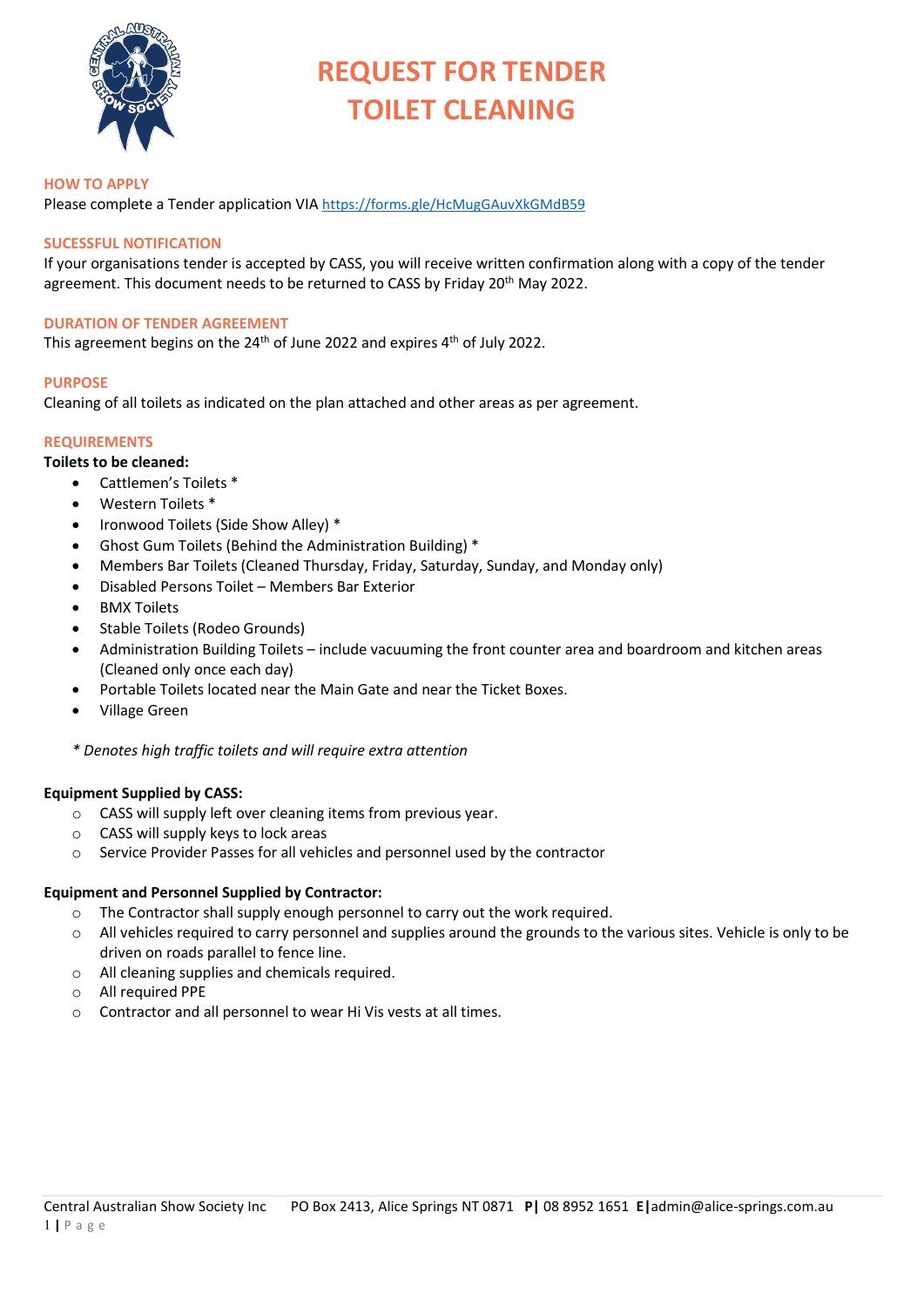| <b>Service Times</b>            |                   |                                                 |
|---------------------------------|-------------------|-------------------------------------------------|
| Friday $24th$ June –            |                   | Twice daily of all toilets                      |
| Wednesday 29 <sup>th</sup> June |                   |                                                 |
| Friday 1st July                 | $6:30am - 9:00pm$ | Continuous cleaning                             |
| Saturday 2 <sup>nd</sup> July   | $6:30am - 9:00pm$ | Continuous cleaning                             |
| Sunday 3rd July                 | 9:00am & 3:00pm   | All toilets to be cleaned twice                 |
| Monday 4 <sup>th</sup> July     | Time to be        | Final Clean of All Toilets Inspection with CASS |
|                                 | Confirmed         |                                                 |

### **Additional Notes**

- o The Contractor must ensure that all their staff are fully trained in the use of chemicals provided for in the contract. All their staff must be fully conversant with SDS sheets prior to commencing with this contract.
- o No signs or notices may be affixed to doors or walls in the toilets.
- o The Contractor must inform the Administration Office of any problems associated with any buildings, structures and fittings while working on this contract.

#### **COVID-19**

The Alice Springs Show is a COVID-19 safe event. All staff, volunteers, traders, entertainers, contractors and park users must comply with the Alice Springs Show COVID plan and are responsible for the following:

- o Monitor the health of yourself and any members of your party. **If you are unwell STAY HOME!**
- o Fill in border entry forms if applicable.
- o Keep up to date with declared hot spots.
- o Quarantine if necessary (at your own expense).
- o Follow instructions from the CASS COVID Safety Supervisor.
- o Provide hand sanitiser for use by personnel

#### **INSURANCE**

Please supply a copy of your current Public Liability Insurance with your application.

# **REPORTING**

A final written report is to be provided to CASS at the end of the contract. This report is an opportunity to provide feedback to CASS and should include recommendations for improvement and other information including Incident Reports, Police Reports or any related activities.